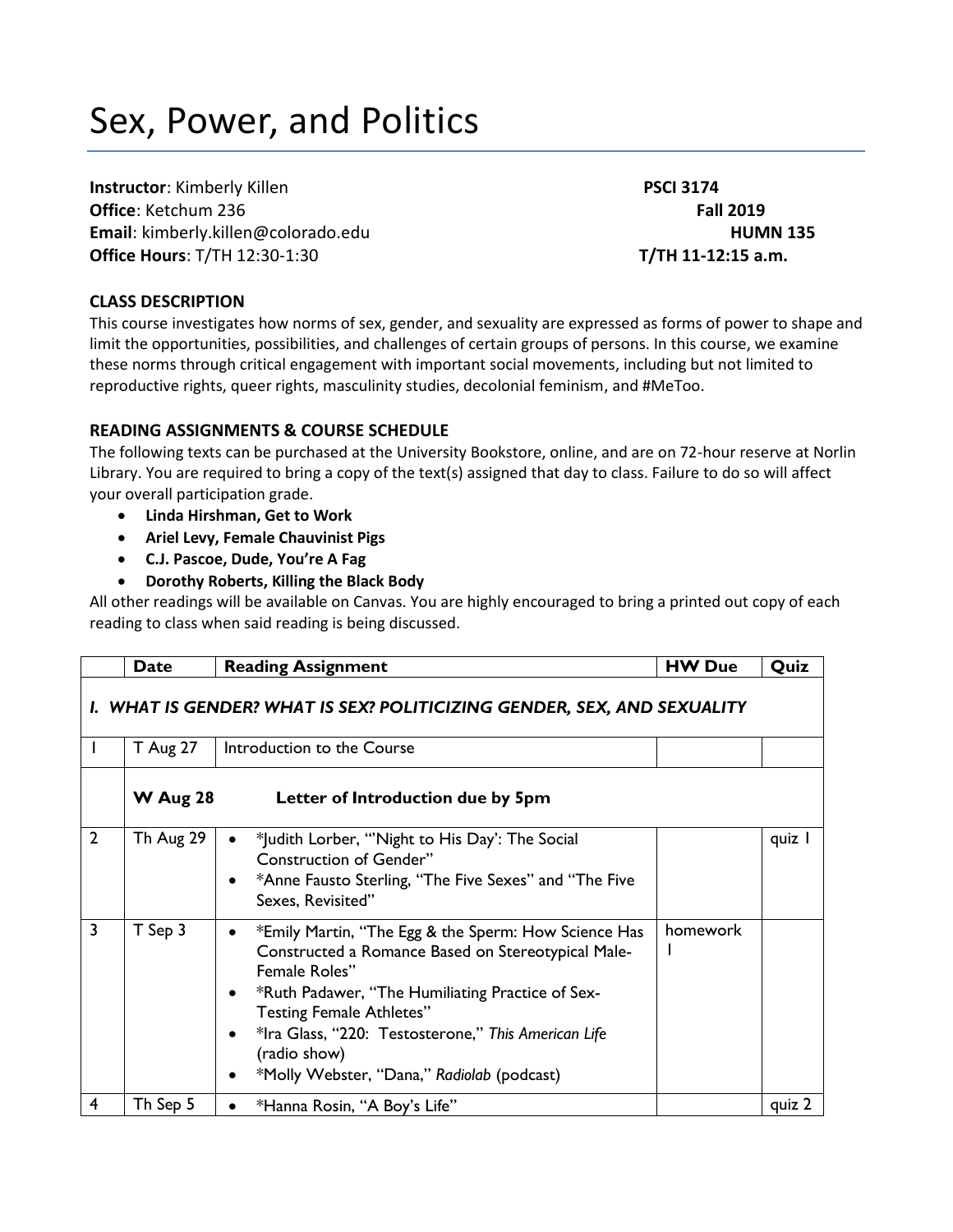|    |            | *NPR, "Two Families Grapple with Sons' Gender<br>Identity" (radio show)<br>*Adam Liptak, "Supreme Court Blocks Order Allowing<br>Transgender Student Restroom Choice"<br>*Lisa Selin Davis, "My Daughter is Not Transgender.<br>She's a Tomboy"<br>* Katie Barnes, "When They Win," Nancy (podcast)<br>$\bullet$ |          |  |
|----|------------|------------------------------------------------------------------------------------------------------------------------------------------------------------------------------------------------------------------------------------------------------------------------------------------------------------------|----------|--|
| .5 | $T$ Sep 10 | *Kate Bornstein, My (New) Gender Workbook, chapters I<br>$\bullet$<br>and $4$<br>*NCTE, "Transgender Terminology"<br>*GLAAD, "Understanding Issues Facing Transgender<br>Americans"<br>*T Cooper, "Don't Be a Jerk About Gender Pronouns"                                                                        | homework |  |

# *II. DECOLONIZING GENDER*

| -6 | Th Sep 12 | *Qwo-Li Driskill, "Doubleweaving Two-Spirit Critiques:                                                                                                                                                                                          |               | quiz 3 |
|----|-----------|-------------------------------------------------------------------------------------------------------------------------------------------------------------------------------------------------------------------------------------------------|---------------|--------|
|    |           | Building Alliances between Native and Queer Studies."                                                                                                                                                                                           |               |        |
|    |           | *Maria Lugones, 'The Coloniality of Gender'                                                                                                                                                                                                     |               |        |
|    |           | *Gloria Anzaldúa, Borderlands, ch. 2                                                                                                                                                                                                            |               |        |
|    | T Sep 17  | *Maria Lugones, "Heterosexualism and the<br>Colonial/Modern Gender System"<br>*Bilefsky, Dan, "'Why Are So Many of Our Girls Dying?'<br>Canada Grapples With Violence Against Indigenous<br>Women"<br>*Audra Simpson, Mohawk Interruptus, Ch. 6 | homework<br>3 |        |
|    |           |                                                                                                                                                                                                                                                 |               |        |

## *III. MASCULINITY, HOMOPHOBIA, AND VIOLENCE: THE MAKING OF MEN*

| 8               | Th Sep 19                                     | *Michael Kimmel, "Masculinity as Homophobia"<br>C.J. Pascoe, Dude, You're a Fag, chapters 1 & 2                                             |               | quiz 4 |  |
|-----------------|-----------------------------------------------|---------------------------------------------------------------------------------------------------------------------------------------------|---------------|--------|--|
| 9               | $T$ Sep 24                                    | C.J. Pascoe, Dude, You're a Fag, chapters 3 & 4                                                                                             | homework<br>4 |        |  |
| $\overline{10}$ | Th Sep 27                                     | *Michael Kimmel, Guyland, chapters 3 & 5<br>*Jackson Katz, Tough Guise video<br>Michaal Rohrbaugh, American Male video                      |               | quiz 5 |  |
| $\mathbf{H}$    | T Oct I                                       | *Jackson Katz, "Bystanders" and "It Takes A Village to<br>Rape a Woman"<br>*Kate Harding, "Simple Safety Tips for Ladies" and "Pop<br>Rape" | homework<br>5 |        |  |
|                 | IV. HETEROSEXUALITY, RESPECTABILITY, AND WORK |                                                                                                                                             |               |        |  |
| 12              | Th Oct 3                                      | *Adrienne Rich, "Compulsory Heterosexuality and<br>$\bullet$<br>Lesbian Existence"                                                          |               | quiz 6 |  |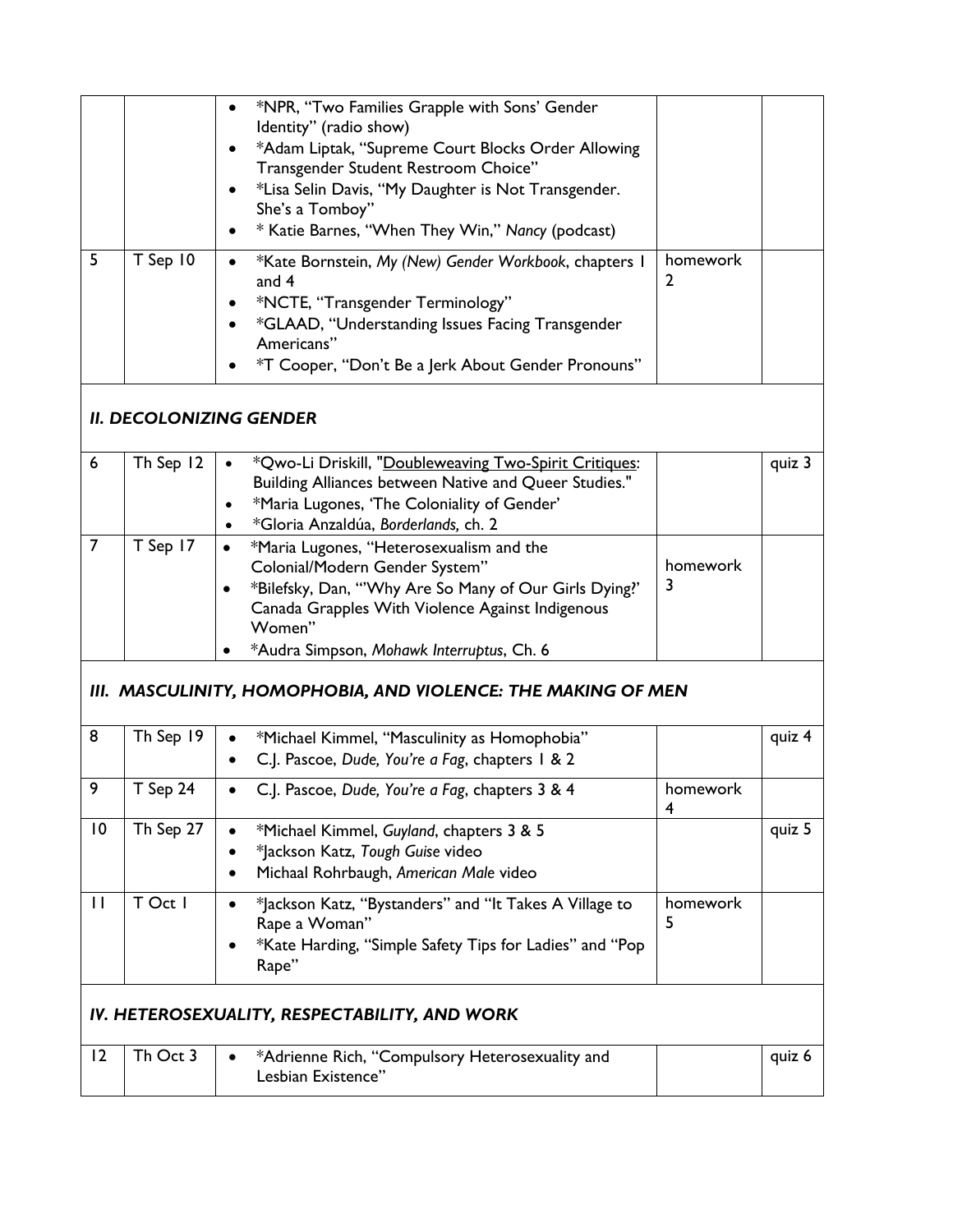|    | F Oct 4 | Gender Fieldwork Essay due by 5pm                                                                                                                                                                                                                                                                                                                                                                                                                                  |               |
|----|---------|--------------------------------------------------------------------------------------------------------------------------------------------------------------------------------------------------------------------------------------------------------------------------------------------------------------------------------------------------------------------------------------------------------------------------------------------------------------------|---------------|
| 13 | T Oct 8 | *Susan Okin, "Vulnerability by Marriage"<br>$\bullet$<br>*Claire Cain Miller, "More Than Their Mothers, Young<br>Women Plan Career Pauses," "Millennial Men Aren't<br>the Dads They Thought They'd Be" and "How Same-<br>Sex Couples Divide Chore, and What it Reveals About<br>Modern Parenting"<br>*Darcy Lockman "What 'Good' Dads Get Away With"<br>$\bullet$<br>*Tanya Fields, "Throwing off the yoke of respectability<br>politics in single Black mamahood" | homework<br>6 |

| 4  |           |                                                                                                                                                                                                                                                        |            |        |
|----|-----------|--------------------------------------------------------------------------------------------------------------------------------------------------------------------------------------------------------------------------------------------------------|------------|--------|
|    | Th Oct 10 | Linda Hirshman, Get to Work<br>$\bullet$                                                                                                                                                                                                               |            | quiz 7 |
|    |           | *Emily Bazelon, "Understanding Betty Friedan: Why<br>$\bullet$                                                                                                                                                                                         |            |        |
|    |           | Linda Hirshman doesn't"                                                                                                                                                                                                                                |            |        |
|    |           | *Michaele Ferguson, "Choice Feminism and the Fear<br>$\bullet$                                                                                                                                                                                         |            |        |
|    |           | of Politics"                                                                                                                                                                                                                                           |            |        |
| 15 | T Oct 15  | *Anne Marie Slaughter, "Why Women Still Can't<br>$\bullet$<br>Have It All"<br>*Sheryl Sandberg, "Don't Leave Before You Leave"<br>$\bullet$<br>and "Make Your Partner a Real Partner"<br>*Laurel Wamsley, "Michelle Obama's Take on 'Lean<br>$\bullet$ | homework 7 |        |
|    |           | In'? That Shit Doesn't Work"                                                                                                                                                                                                                           |            |        |
|    |           | *Claire Cain Miller, "The Gender Pay Gap is Largely<br>$\bullet$                                                                                                                                                                                       |            |        |
|    |           | Because of Motherhood," "Equality in Marriages                                                                                                                                                                                                         |            |        |
|    |           | Grows, So Does Class Divide," and "Women Did                                                                                                                                                                                                           |            |        |
|    |           | Everything Right. Then Work Got Greedy."                                                                                                                                                                                                               |            |        |
|    |           | *Emily Bazelon, "A Seat at the Head of the Table"                                                                                                                                                                                                      |            |        |
| 16 |           |                                                                                                                                                                                                                                                        |            |        |
|    | Th Oct 17 | <b>EXAM#I</b> or<br>ESSAY #1 DUE at 11 a.m. MST                                                                                                                                                                                                        |            |        |
|    |           | V. ABORTION, CHOICE, AND REPRODUCTIVE FREEDOM: FREEDOM FOR WHOM?                                                                                                                                                                                       |            |        |
| 17 | T Oct 22  | *Bridget Potter, "Lucky Girl"<br>$\bullet$                                                                                                                                                                                                             | homework 8 |        |
|    |           | *Emily Bazelon, "The New Abortion Providers"<br>$\bullet$                                                                                                                                                                                              |            |        |
|    |           | *Katha Pollitt, "Abortion and Punishment"<br>$\bullet$                                                                                                                                                                                                 |            |        |
|    |           | *Lynn Beisner, "I Wish My Mother Had Aborted Me"<br>$\bullet$                                                                                                                                                                                          |            |        |
|    |           | *Ryan Theodosio, "Why abortion isn't a 'women's<br>$\bullet$                                                                                                                                                                                           |            |        |
|    |           | issue' and how to use more inclusive language"                                                                                                                                                                                                         |            |        |
|    |           | *Judy Nicastro, "My Abortion, at 23 Weeks"<br>$\bullet$                                                                                                                                                                                                |            |        |
|    |           | *Meaghan Winter, "My Abortion"<br>$\bullet$<br>*Serrin M. Foster, "The Feminist Case Against                                                                                                                                                           |            |        |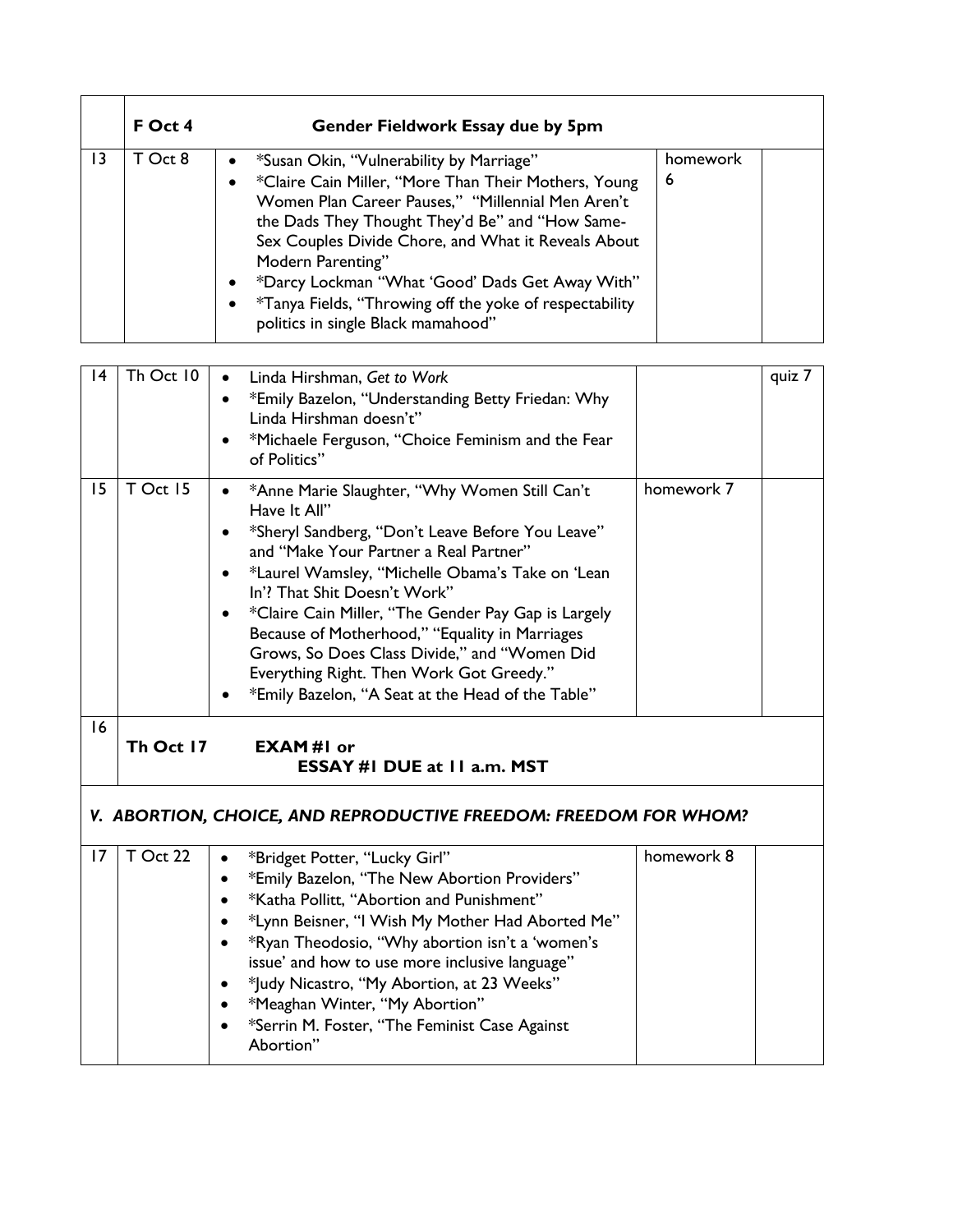| 8               | Th Oct 24    | *Quoctrung Bui, Claire Cain Miller, & Margot Sanger-<br>$\bullet$<br>Katz, "Where Roe v Wade has the Biggest Effect"<br>*Linda Greenhouse, "The Abortion Map Today" and<br>"The Flood of Court Cases that Threaten Abortion"<br>*Seth Stephens-Davidowitz, "The Return of the DIY<br>٠<br>Abortion"<br>The Daily, "The Abortion Wars, Part I and II"<br>$\bullet$<br>(podcast)<br>*Michelle Oberman and W. David Ball, "When We<br>Talk About Abortion, Let's Talk about Men"<br>*Emily Bazelon, "The Dawn of the Post-Clinic<br>$\bullet$<br>Abortion"                                                                                               |             | quiz 8  |
|-----------------|--------------|-------------------------------------------------------------------------------------------------------------------------------------------------------------------------------------------------------------------------------------------------------------------------------------------------------------------------------------------------------------------------------------------------------------------------------------------------------------------------------------------------------------------------------------------------------------------------------------------------------------------------------------------------------|-------------|---------|
| $\overline{19}$ | $T$ Oct 29   | Dorothy Roberts, Killing the Black Body, Introduction<br>$\bullet$<br>and chapter I                                                                                                                                                                                                                                                                                                                                                                                                                                                                                                                                                                   | homework 9  |         |
| 20              | Th Oct 31    | Dorothy Roberts, Killing the Black Body, chapters 4 & 7<br>$\bullet$<br>*"What if there was no Destiny?" Radiolab (podcast)                                                                                                                                                                                                                                                                                                                                                                                                                                                                                                                           |             | quiz 9  |
|                 |              | VI. SEX, DESIRE, SHAME, LIBERATION, AND POLITICS                                                                                                                                                                                                                                                                                                                                                                                                                                                                                                                                                                                                      |             |         |
| 21              | T Nov 5      | *Gayle Rubin, "Thinking Sex" (read at least half)<br>$\bullet$                                                                                                                                                                                                                                                                                                                                                                                                                                                                                                                                                                                        | homework 10 |         |
| 22              | Th Nov 7     | *Gayle Rubin, "Thinking Sex" (finish)<br>$\bullet$<br>*Charles M. Blow, "Sexual Attraction and Fluidity"<br>$\bullet$                                                                                                                                                                                                                                                                                                                                                                                                                                                                                                                                 |             | quiz 10 |
| 23              | T Nov 12     | Michael Warner, The Trouble with Normal, Preface and<br>$\bullet$<br>chapters I<br>Andrew Sullivan, Virtually Normal, Ch. 5<br>٠                                                                                                                                                                                                                                                                                                                                                                                                                                                                                                                      | homework II |         |
| 24              | Th Nov<br> 4 | Michael Warner, The Trouble with Normal, chapter 4<br>$\bullet$<br>and conclusion<br>*Dora Mortimer, "Can Straight People Be Queer?"<br>$\bullet$<br>*Jenna Wortham, "When Everyone Can Be 'Queer,'<br>$\bullet$<br>Is Anyone?"                                                                                                                                                                                                                                                                                                                                                                                                                       |             | quiz II |
| 25              | T Nov 19     | Nancy Polikoff, "We Will Get What We Ask For:<br>$\bullet$<br>Why Legalizing Gay and Lesbian Marriage Will Not<br>'Dismantle the Legal Structure of Gender in Every<br>Marriage"<br>*Margot Weiss, "Gay Shame and BDSM Pride:<br>Neoliberalism, Privacy, and Sexual Politics"<br>*James Kirchick, "The Struggle for Gay Rights is<br>Over"<br>*James Finn, "The Atlantic Can't Imagine Real LGBTQ<br>Equality"<br>*lan Kullgren, "Trump rule to protect contractors<br>who discriminate against LGBT workers"<br>*Shane Tan, "On the 50 <sup>th</sup> Anniversary of Stonewall,<br>activists seek to 'Reclaim Pride' from corporations<br>and police" | homework 12 |         |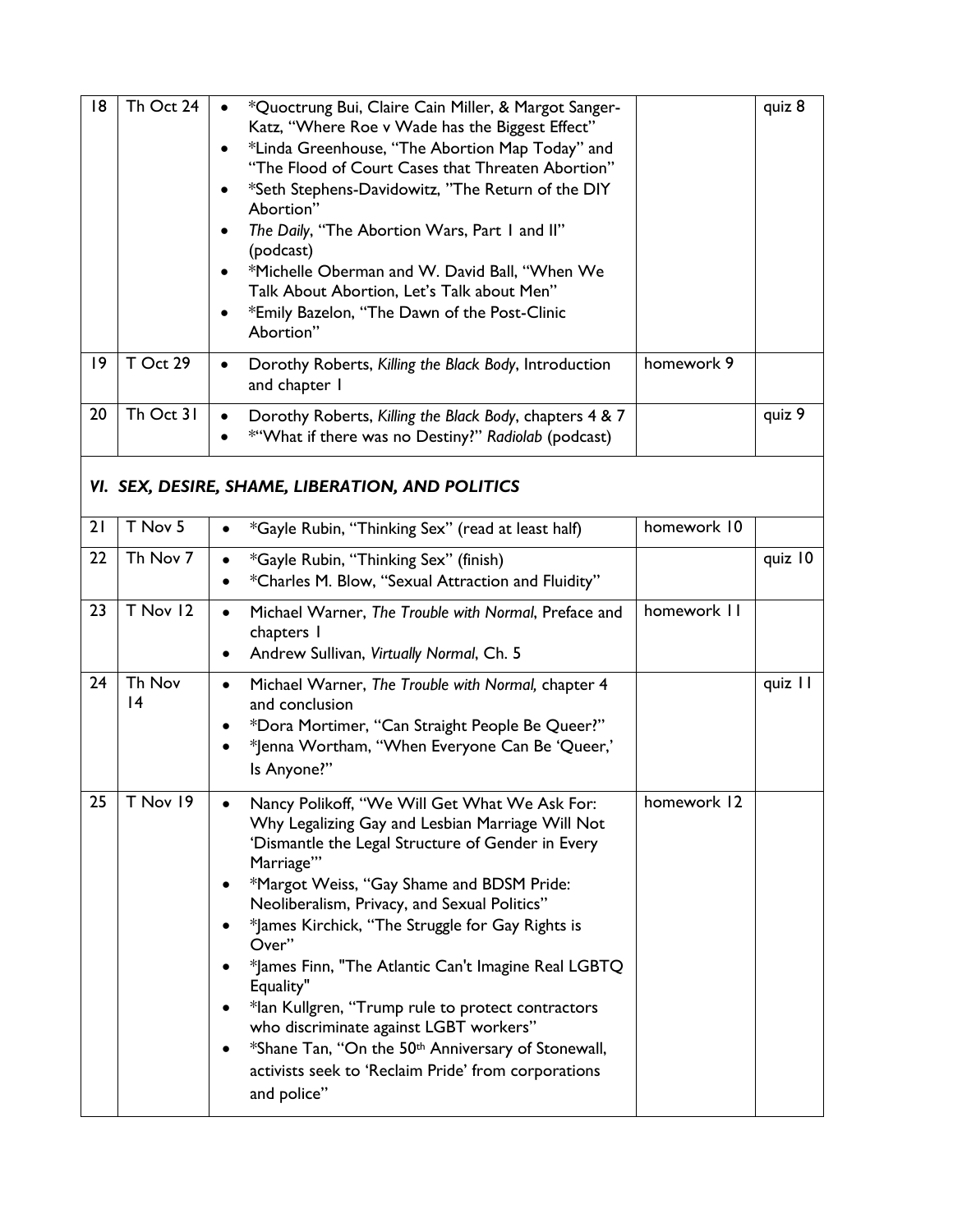| 26 | Th Nov 21 | EXAM#2 or<br>ESSAY #2 due at 11 a.m.                                                                                                                                                                                                                                                                                                                                                                                                                                                                                                                                         |             |         |
|----|-----------|------------------------------------------------------------------------------------------------------------------------------------------------------------------------------------------------------------------------------------------------------------------------------------------------------------------------------------------------------------------------------------------------------------------------------------------------------------------------------------------------------------------------------------------------------------------------------|-------------|---------|
|    |           | <b>FALL BREAK, NOV. 25-29</b>                                                                                                                                                                                                                                                                                                                                                                                                                                                                                                                                                |             |         |
| 27 | T Dec 3   | *Serena Sonoma, "Black Trans Women Want the<br>$\bullet$<br>Media to Show them Living, Not Just Dying"<br>*Alicia Garza, "Trans Women Don't Want Your<br>$\bullet$<br>Sympathy. They Want to Be Treated as Human<br>Beings."<br>*Petula Dvorak, "The murder of Black transgender<br>$\bullet$<br>women is becoming a crisis"<br>*C. Riley Snorton, Black on both sides: a racial history of<br>$\bullet$<br>trans identity, preface and TBD                                                                                                                                  | homework 13 |         |
| 28 | Th Dec 5  | *Rebecca Traister, "We Are All Implicated in the<br>Post-Weinstein Reckoning"<br>*Zoe Heller, "Know Your Power"<br>$\bullet$<br>*Katrin Bennhold, "Another Side of *MeToo: Male<br>$\bullet$<br>Managers Fearful of Mentoring Women"<br>*Jenny Wortham, "We Were Left Out"<br>$\bullet$<br>*Jelani Cobb, "R. Kelly and the Complexities of Race<br>٠<br>in the #MeToo Era"<br>*KC Clements, "In the #MeToo Conversation,<br>$\bullet$<br>Transgender People Face a Barrier to Belief"<br>*Jacqueline Alnes, "Revisiting the #MeToo Movement:<br>$\bullet$<br>A Reading List" |             | quiz 12 |
| 29 | T Dec 10  | Ariel Levy, Female Chauvinist Pigs, Introduction and<br>$\bullet$<br>chapters 1-3                                                                                                                                                                                                                                                                                                                                                                                                                                                                                            | homework 14 |         |
| 30 | Th Dec 12 | Ariel Levy, Female Chauvinist Pigs, chapters 4-6,<br>$\bullet$<br>Conclusion, and Afterword                                                                                                                                                                                                                                                                                                                                                                                                                                                                                  |             | quiz 13 |
|    | T Dec 17  | Final Exam: 1:30 p.m.<br>Final Essay due by 1:30 p.m.<br>Reflective Essay due by 5pm (A-track only)                                                                                                                                                                                                                                                                                                                                                                                                                                                                          |             |         |

## **Course Requirements**

## **CLASS PREPARATION**

This is a time-intensive course. For every hour spent in class, you should plan to spend 3 hours outside of each class session reading and writing. Ultimately, this means you should expect to spend ~**6 hours weekly on this course outside of our meetings**. Because of the heavy reading and workload of this course, if you feel you or your schedule cannot support such demands on your time, you should not continue in this course.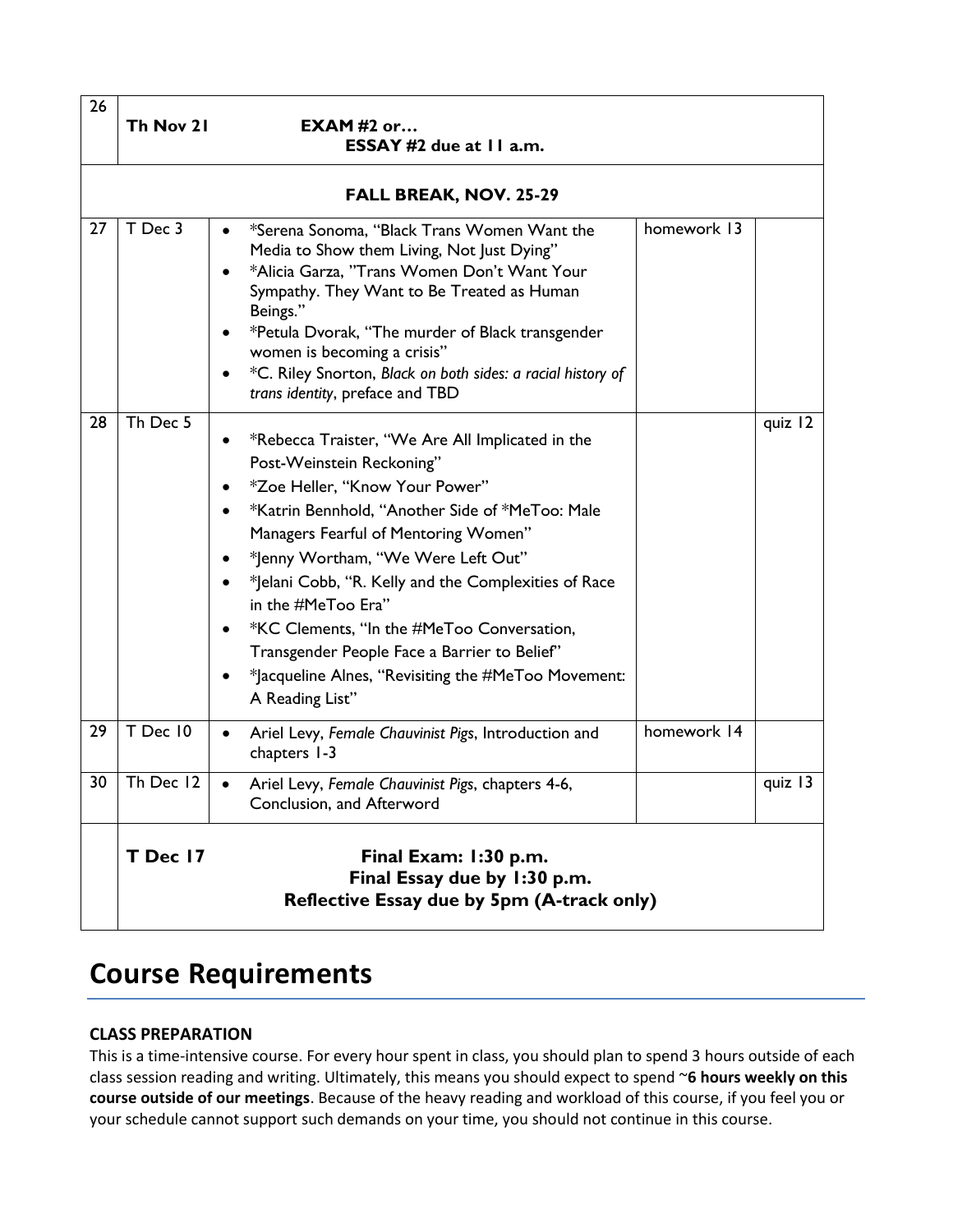Discussions and lecture in this course will focus on the assigned readings for that day. Please come to class having read the assignment. Further, to assist in your engagement with the material, **you will be expected to bring 1-3 questions that you will introduce in class or in office hours**. And, as always, bringing a physical copy of the text to class is encouraged.

## **PARTICIPATION**

Participation is more than just attendance. It includes but is not limited to: participation in class discussions, asking questions, and meeting with your instructor outside of class. While there will be some component of lecture in this course, it will be minimal and rooted in discussion, so students should come prepared to speak as well as listen and respond thoughtfully to their peers. Participation is not to show mastery of the material but to demonstrate engagement and intellectual curiosity, so bring your questions, ideas, and difficulties to discuss in class!

Participation is evaluated on an o/s/u scale, which is explained further in the following chart. To be eligible to receive a B-range final grade, students will need to earn at least an "s" for participation. To be eligible to receive an A-range final grade, students will need to earn at least an "o" for participation. If you receive a "u" for participation, the highest grade a student can earn will be a C+ regardless of performance on other assignments.

| o (outstanding)  | Demonstrates excellent preparation (including but not limited to bringing      |  |  |
|------------------|--------------------------------------------------------------------------------|--|--|
|                  | questions, discussion topics to class, critical engagement with texts), always |  |  |
|                  | brings text to class, regularly contributes to the discussion, asking          |  |  |
|                  | questions and engaging with other students                                     |  |  |
| s (satisfactory) | Demonstrates good preparation, always brings text in class, sometimes          |  |  |
|                  | contributes to the discussion                                                  |  |  |
| u                | Demonstrates inconsistent or poor preparation, often has not completed         |  |  |
| (unsatisfactory) | the day's reading, infrequently or never contributes to the discussion         |  |  |

## **ATTENDANCE**

Regular attendance is mandatory. If you miss class for any reason, you will be responsible for getting notes from a classmate. After reviewing those notes and materials, you may come and speak to me about any remaining questions or concerns. Persistent tardiness and/or early departure will negatively affect your course grade.

**There are no makeup quizzes offered. Homework assignments can only be turned in in-class on the day the assignment is due.**

## **LETTER OF INTRODUCTION**

Students are required to **submit a 1-2 page letter of introduction due by 5 p.m. MST on Wednesday, August 28**. This assignment is required. Students who fail to turn in this assignment will be ineligible for a passing grade in this course.

The letter of introduction is graded on a pass/fail basis, and further information can be found on the course's Canvas site.

## **HOMEWORK**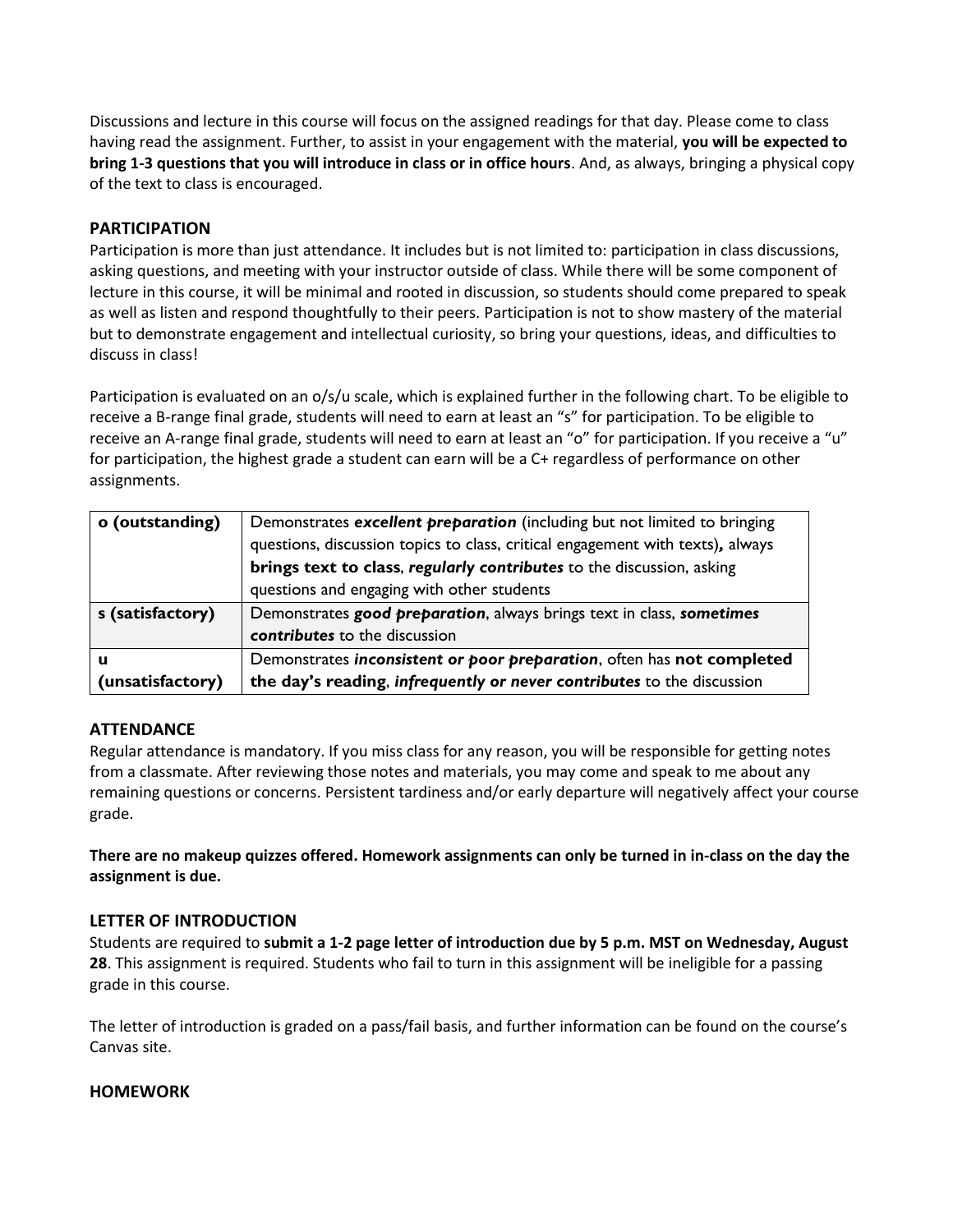Every week, excluding the first week, students will be assigned a homework assignment. These assignments should occupy 15-60 minutes of a student's time each week. Such assignments will be graded pass/fail and will prompt the student to reflect on and critically engage with the week's readings, while connecting them to their own lived experiences.

To earn a passing grade, students must:

- (1) submit homework on time
- (2) meets any length requirement for the assignment
- (3) respond to the assigned prompt

Homework will be due in class every Tuesday. For a student to receive credit for any given week's homework, they must be in-class. **To earn a passing grade in the course, students must submit 12 of the 14 assigned homeworks**. The lowest homework grade will be dropped.

## **READING QUIZZES**

Every Thursday, at the beginning of class, students will be asked to complete a 10-minute quiz based on the week's readings. Such quizzes will be open-ended questions asking the student to demonstrate completion of and engagement with the readings. Quizzes will be graded according to the following criteria:

| o (outstanding)    | A     | Demonstrates that student has read and understood the reading<br>by recalling specific details or examples from the reading. Student<br>is able to analyze and critique material through engagement with<br>the reading or connecting it to other material, including ideas and<br>experiences discussed in $-$ and outside of $-$ class. |
|--------------------|-------|-------------------------------------------------------------------------------------------------------------------------------------------------------------------------------------------------------------------------------------------------------------------------------------------------------------------------------------------|
| s (satisfactory)   | $B -$ | Demonstrates the student has read and understood the reading.<br>Student is able to answer the prompt with relevant material.                                                                                                                                                                                                             |
| u (unsatisfactory) | D+    | Does not demonstrate the student has read and/or understood<br>the reading. However, student demonstrates effort in attempting<br>to answer the question.                                                                                                                                                                                 |
| no credit          | F     | Student is absent, fails to complete the quiz, arrives later or<br>leaves class early.                                                                                                                                                                                                                                                    |

**Students are required to complete 11 of the 13 assigned reading quizzes in order to pass the course.** 

Students who are absent for some or all of the day's class will be unable to take the quiz. The lowest grade is dropped, meaning students' quiz grades are an average of the 11 completed quizzes.

## **GENDER FIELDWORK PAPER**

For this essay, students will be asked to identify a gendered activity, behavior, body language, speech pattern, appearance that broader culture and society says is not something a person of your gender should be doing it and do it. How do you feel about your gender as a whole? How do others around you respond? To elicit the most natural of responses, do not reveal to those around you that this is a class assignment. When this project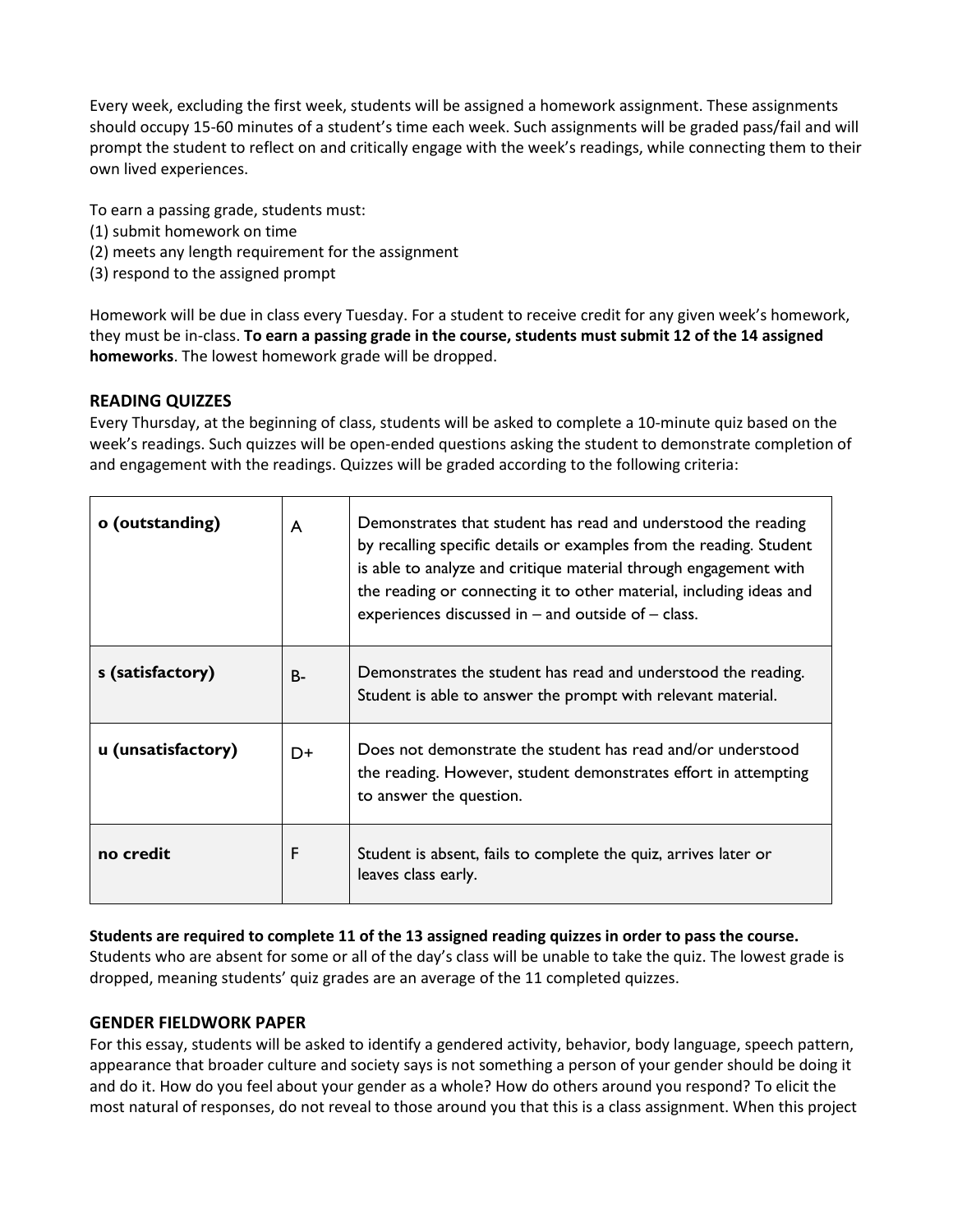is complete, you will be required to write a 1000-1250-word paper describing what you chose to do and why, how you felt conducting this fieldwork, and how others responded to this. Finally, discuss what you learned about yourself, your relation to gender, and gender's place in society.

For individuals who identify as genderqueer or trans, this project can present difficulties. If this is you, there are a number of options: (1) Do the assignment as planned, and/or (2) come speak to me in office hours so we can discuss alternative projects.

**Gender Fieldwork Papers are due Friday, September 27 by 5 p.m. MST**. Similar to quizzes, this essay will be graded on the o/s/u scale, where an "s" grade is awarded for essays that are (1) submitted on-time, (2) meet the 1000-1250 word range, and (3) meet the requirements for this essay as stipulated above. Essays that fail to meet the criteria will receive a "u," while students who fail to submit a paper will receive a failing grade in the course.

## **SHORT EXAMS/ESSAYS**

Students will have two short exams or essays during the semester. Students will have the ability to choose to write a short essay (1000 words) or take a short exam (4 identifications). These assignments will take the place of that week's HW and quiz, but will cover the material that would have been assigned in the quiz.

**All essays are due at 11 a.m. on the day of the exam. If you choose to turn in an essay, you do not need to attend class the day of the exam.**

**Exam #1 will be October 17, 2019. Exam #2 will be November 21, 2019.**

#### **FINAL ESSAY OR FINAL EXAM**

The **final essay will be due by 1:30 p.m. MST on Tuesday, December 17**. Assignment details will be posted on Canvas after Thanksgiving Break.

Final essays will be graded on a 4.0 scale, where a 3.0 is rewarded to essays meeting the following requirements:

- submitted on time
- meets length guidelines
- argument demonstrates critical engagement and clarity of thought with the issues
- argument demonstrates critical engagement and clarity of thought with the texts read and discussed in this course

*Late essays will not be accepted* unless student provides necessary documentation of a medical or family emergency. Failure to submit a final essay will result in a failing grade for the course.

**If you choose to take the final exam, it will be Tuesday, December 17 @ 1:30 p.m. MST**. It will consist of a number of identifications and a short essay.

## **Achieving an A**

To be eligible to earn an A-range grade (A-, A, A+) in this course, students must meet the following requirements: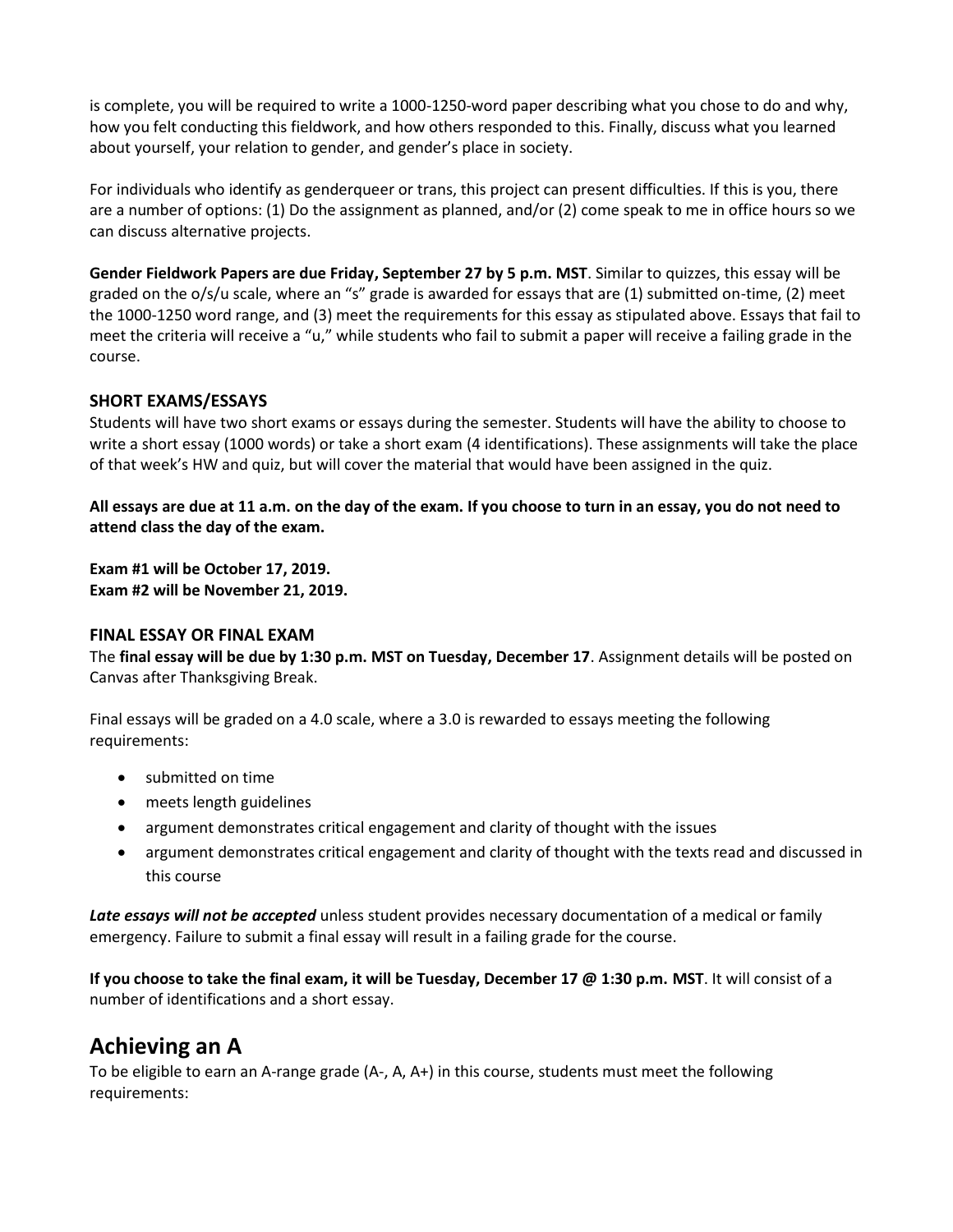- Earn at least a cumulative 3.5 on a 4.0 scale. This includes **all** graded assignments: quizzes, homework, essays, exams
- **Earn a passing grade on the reflective essay, due by 5 p.m. on Tuesday, December 17**

It is possible for students to earn a 3.5 or higher without meeting these requirements. If that is the case, the highest grade they can receive for the course is a B+, or a 3.3.

Further, students will receive an outright A in the course only if they earn an "o" (outstanding) for class participation. Students who earn a 3.85 or higher and meet the above requirements, but earn an "s" for class participation will receive at most an A- (3.7)

## **REFLECTIVE ESSAY (A-TRACK ONLY)**

Students who wish to earn an A-grade in this course must submit a reflective essay by 5 p.m. December 17, 2019. Essays must be at least 750 words, and reflect on themes over the course of the semester. More details about the content of the essay will be provided in-class after Thanksgiving Break. Essays will be graded on a pass/fail scale, with passing essays being those submitted on time, meeting the length requirement, and responding to the prompt.

*Only students who wish to earn an A/A- are required to submit a reflective essay.*

# **Grading**

Final course grades will be calculated as follows:

- 25% Final Essay/Final Exam
- 20% Gender Fieldwork Paper
- 15% Exam 1/Essay 1
- 15% Exam 2/Essay 2
- 15% Reading Quizzes (14 total, with lowest quiz grade dropped)
- 10% Homework (13 total, with lowest hw grade dropped)

Failing to complete any component of the course (including but not limited to: letter of introduction, 12 of the homeworks, 11 of the quizzes) may result in failing the course, regardless of grades received on other assignments.

Following mathematical calculation of your final course grade from above, you will be assessed by participation and completion of A-Track assignments.

| participation grade earned | <b>maximum course grade</b><br>possible (without A-track<br>work) | maximum course grade<br>possible (with A-track work) |
|----------------------------|-------------------------------------------------------------------|------------------------------------------------------|
| U (unsatisfactory)         | Σ+                                                                |                                                      |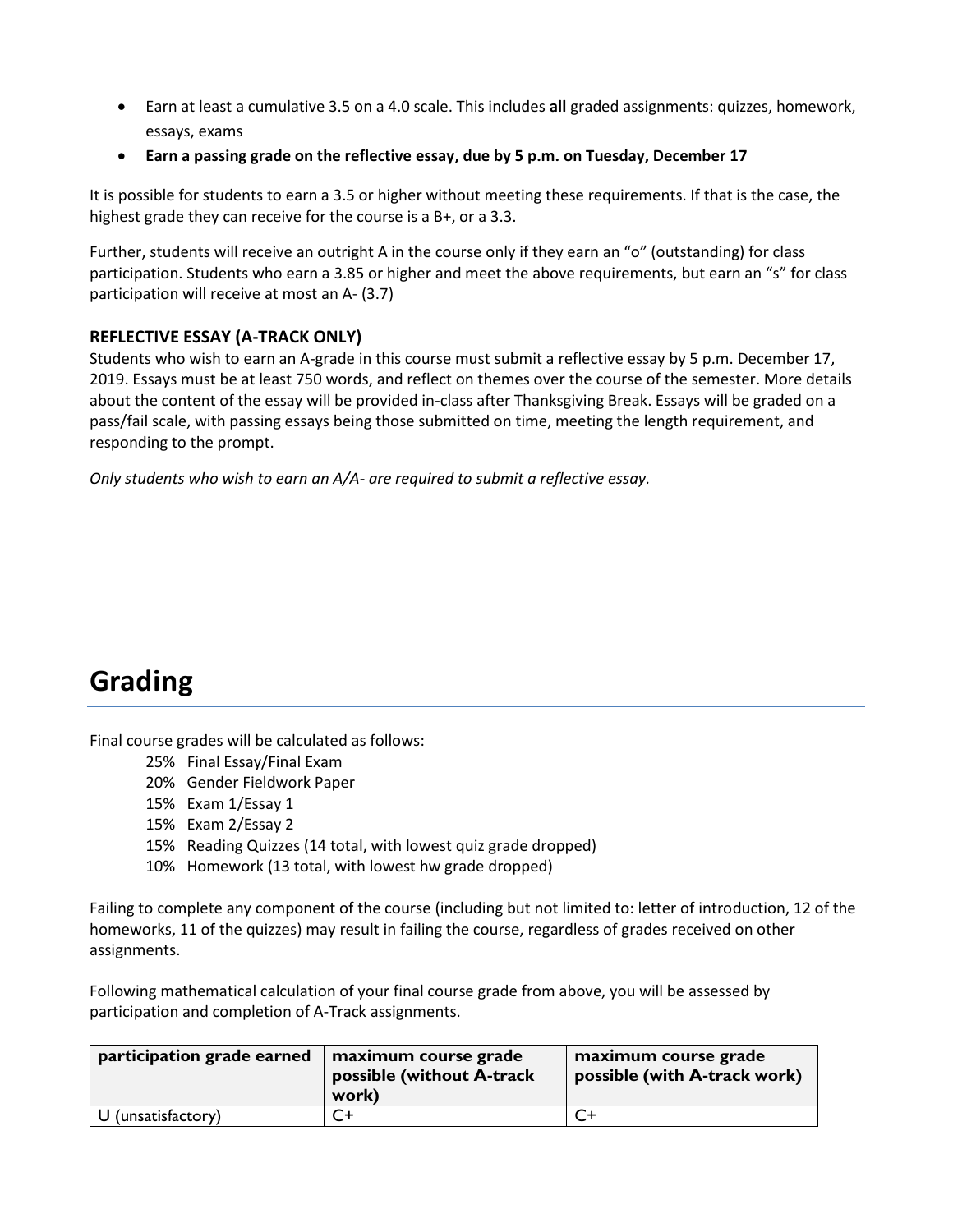| $\epsilon$<br>ilisiaclui<br>$\overline{\phantom{a}}$<br>. |   | ◡ |
|-----------------------------------------------------------|---|---|
| ∼                                                         | − |   |

## *Calculating my grade*

The chart below will help you to calculate your grades using the different scales of assessment in this course.

| Grade<br>Weight | Letter<br>Grade | Pass/Fail<br>Grade | U/S/O<br>Grade | <b>What It Means</b>                                                                                |
|-----------------|-----------------|--------------------|----------------|-----------------------------------------------------------------------------------------------------|
| 4.0             | A               | Pass               | O              | A grades – excellent work, exceeding expectations of                                                |
| 3.7             | A-              |                    |                | what is required, awarded rarely                                                                    |
| 3.3             | B+              |                    |                | B grades – good/very good work, significantly above what<br>is required to meet course requirements |
| 3.0             | B               |                    |                |                                                                                                     |
| 2.7             | B-              |                    | S              |                                                                                                     |
| 2.3             | C+              |                    |                | C grades – satisfactory, meeting course requirements                                                |
| 2.0             | C               |                    |                |                                                                                                     |
| 1.7             | $C -$           |                    |                |                                                                                                     |
| 1.3             | D+              |                    | U              | D grades below standard work, not meeting course<br>requirements                                    |
| 1.0             | D               |                    |                |                                                                                                     |
| 0.7             | D-              |                    |                |                                                                                                     |
| 0.3             | F+              |                    |                | F grades failure to meet course requirements                                                        |
| 0.0             | F               | Fail               | No             |                                                                                                     |
|                 |                 |                    | Credit         |                                                                                                     |

## **Course Policies**

#### **In-Class Expectations**

- Arrive to class on time. Persistent tardiness will negatively affect participation grades.
- Turn off and put away your cell phone. If you are found to be using it during class, you will be asked to leave.
- Everyone deserves to be treated with respect, regardless of their identity or views. This doesn't mean you must agree with their views or even respect these views, but you must respect their right to hold these views.
- You can express political views, but be prepared to be challenged.
- Challenging and engaging someone's views means striving to understand why they embrace this perspective. Do not dismiss, interrupt, disrespect, or demean others' ways of believing.

## **Technology in the Classroom**

You are welcome to use laptops and tablets in this course. If technology use is disruptive or distracting to you, your fellow classmates, or your instructor, the student and/or the entire course may have these privileges revoked.

## **Late Assignments**

- Any work submitted late will be subject to a 10 percent reduction off of the original grade for every 24 hours of lateness.
- No work that is submitted more than 72 hours after the due date will be accepted.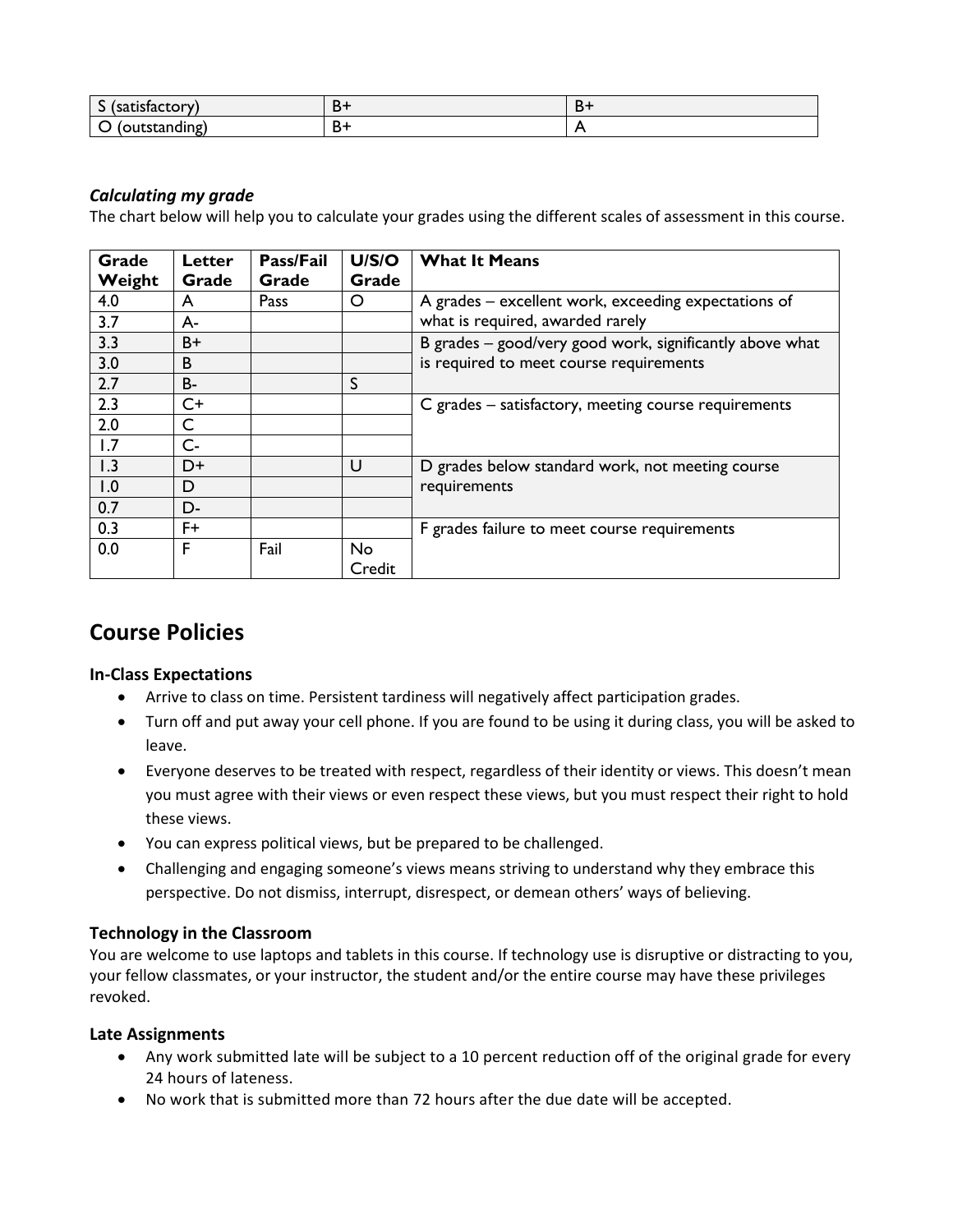Assignments may be accepted late for full credit in two cases: in the event of extraordinary circumstances and with prior approval by the professor, OR in the event of documented personal, family, or medical emergencies.

## **Grade Appeals**

Students who wish to appeal a grade may submit an appeal no earlier than 24 hours after receiving the grade and no later than 7 days after receiving the grade. Appeals must by submitted in writing, outlining the student's concerns and providing a detailed response as to why the student believes the grade is unfair or incorrect. However, in all cases of grade appeal, the instructor reserves the right to raise, maintain, lower the grade after review.

## **Accommodation for Disabilities**

If you qualify for accommodations because of a disability, please submit your accommodation letter from Disability Services to your faculty member in a timely manner so that your needs can be addressed. Disability Services determines accommodations based on documented disabilities in the academic environment. Information on requesting accommodations is located on th[e Disability Services website.](http://www.colorado.edu/disabilityservices/students) Contact Disability Services at 303-492-8671 or [dsinfo@colorado.edu](mailto:dsinfo@colorado.edu) for further assistance. If you have a temporary medical condition or injury, see [Temporary Medical Conditions](http://www.colorado.edu/disabilityservices/students/temporary-medical-conditions) under the Students tab on the Disability Services website.

## **Classroom Behavior**

Students and faculty each have responsibility for maintaining an appropriate learning environment. Those who fail to adhere to such behavioral standards may be subject to discipline. Professional courtesy and sensitivity are especially important with respect to individuals and topics dealing with race, color, national origin, sex, pregnancy, age, disability, creed, religion, sexual orientation, gender identity, gender expression, veteran status, political affiliation or political philosophy. Class rosters are provided to the instructor with the student's legal name. I will gladly honor your request to address you by an alternate name or gender pronoun. Please advise me of this preference early in the semester so that I may make appropriate changes to my records. For more information, see the policies on [classroom behavior](http://www.colorado.edu/policies/student-classroom-and-course-related-behavior) and th[e Student Code of Conduct.](http://www.colorado.edu/osccr/)

## **Honor Code**

All students enrolled in a University of Colorado Boulder course are responsible for knowing and adhering to the Honor Code. Violations of the policy may include: plagiarism, cheating, fabrication, lying, bribery, threat, unauthorized access to academic materials, clicker fraud, submitting the same or similar work in more than one course without permission from all course instructors involved, and aiding academic dishonesty. All incidents of academic misconduct will be reported to the Honor Code [\(honor@colorado.edu\)](mailto:honor@colorado.edu); 303-492-5550). Students who are found responsible for violating the academic integrity policy will be subject to nonacademic sanctions from the Honor Code as well as academic sanctions from the faculty member. Additional information regarding the Honor Code academic integrity policy can be found at the [Honor Code Office website.](https://www.colorado.edu/osccr/honor-code)

## **Sexual Misconduct, Discrimination, Harassment and/or Related Retaliation**

The University of Colorado Boulder (CU Boulder) is committed to fostering a positive and welcoming learning, working, and living environment. CU Boulder will not tolerate acts of sexual misconduct (including sexual assault, exploitation, harassment, dating or domestic violence, and stalking), discrimination, and harassment by members of our community. Individuals who believe they have been subject to misconduct or retaliatory actions for reporting a concern should contact the Office of Institutional Equity and Compliance (OIEC) at 303- 492-2127 or cureport@colorado.edu. Information about the OIEC, university policies[, anonymous reporting,](https://cuboulder.qualtrics.com/jfe/form/SV_0PnqVK4kkIJIZnf) and the campus resources can be found on th[e OIEC website.](http://www.colorado.edu/institutionalequity/) Please know that faculty and instructors have a responsibility to inform OIEC when made aware of incidents of sexual misconduct, discrimination, harassment